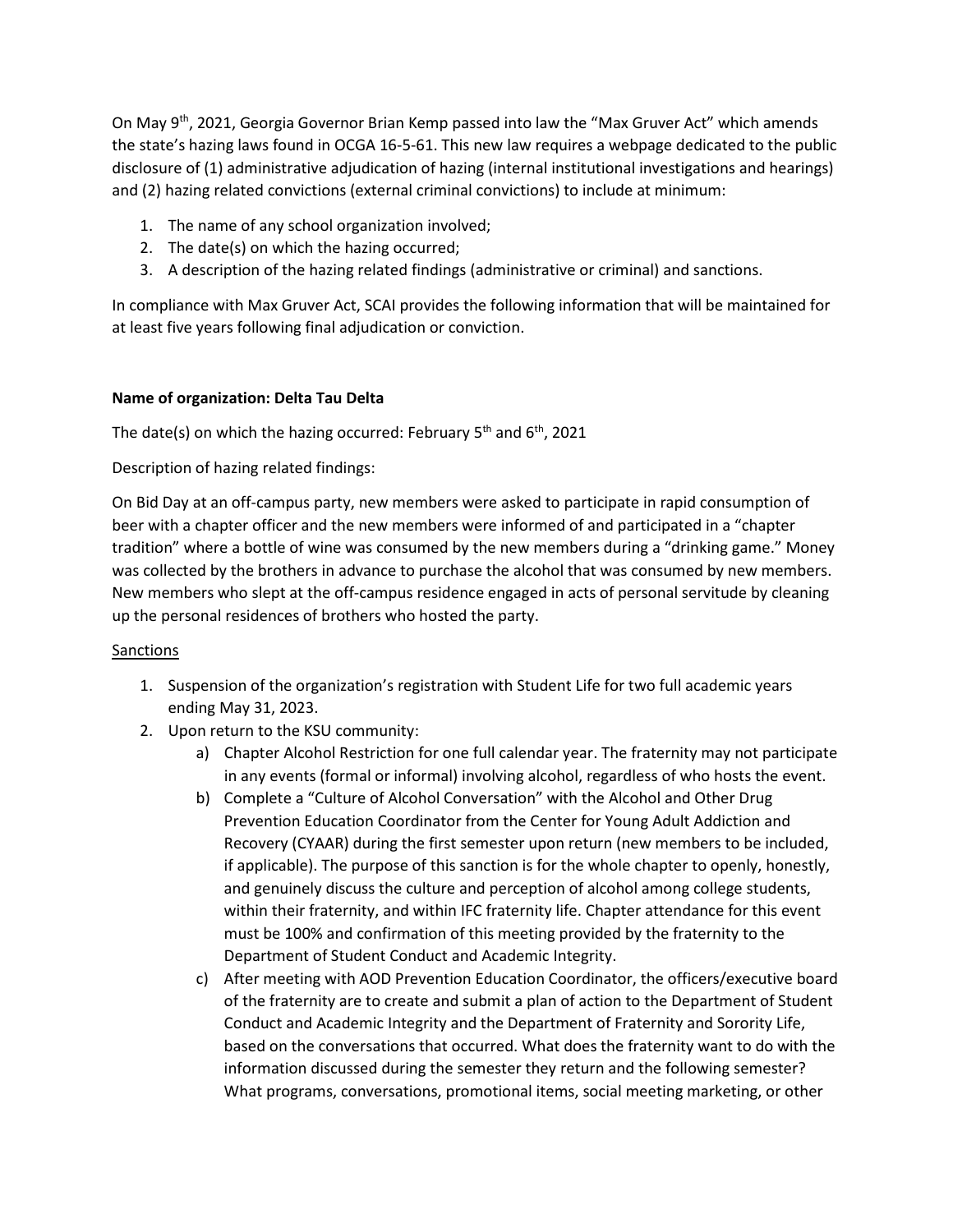educational activities or events will they be implementing? They are not required to complete any specific activity or have a specific number of activities, but to create an outline of events that will make a difference in addressing the culture of alcohol within the fraternity. This plan is to be submitted prior to the completion of the first semester of the fraternity's return to campus.

- 3. Prior to Participation in IFC Recruitment:
	- a) Submit confirmation that all remaining members have completed a formal antihazing/hazing prevention training program. This program may be provided by the national office, Department of Fraternity and Sorority Life, or a reputable third-party program, at the fraternity's expense. Confirmation of completion provided by the fraternity to the Department of Student Conduct and Academic Integrity.
	- b) Submit confirmation that all remaining members have reviewed and understand the KSU Hazing Policy. Confirmation to be submitted to the Department of Student Conduct and Academic Integrity.
		- i. Submit confirmation that all new members have reviewed and understand the KSU Hazing Policy upon accepting their Bids from the fraternity for the first two new member classes upon return. Confirmation to be submitted to the Department of Student Conduct and Academic Integrity

5-year roll off: May 19<sup>th</sup>, 2026

## **Name of organization: Delta Sigma Theta**

The date(s) on which the hazing occurred: Spring 2021 MIP

Description of hazing related findings:

During the Spring 2021 semester, the Sigma Epsilon Chapter of the Delta Sigma Theta Sorority, Inc. (hereinafter DST) participated in behaviors that violated the KSU Student Codes of Conduct. Specifically, new members in the Spring 21 line (hereinafter Inductees) were required to run errands for initiated and alumnae members (hereinafter prophytes). During these errands, Inductees would spend their own money or give money to the prophytes for different items, including but not limited to food, personal products, etc. Furthermore, Inductees were required to wear particular clothing, have their hair done in a certain way, not wear make-up and strongly recommended or encouraged not to use social media. The Inductees would also be called and quizzed on sorority and chapter information. These behaviors also occurred between prophytes and women who were interested in joining DST during the Fall 2020 semester.

During the Spring 2021 Membership Intake Program (hereinafter MIP), the Inductees were required to attend in-person activities at off-campus locations, sometimes overnight, and were not permitted to leave. The inductees were deprived of sleep to the point some of them missed classes or assignment deadlines. Additionally, physical exercises and calisthenics occurred at the off-campus locations, as well as oral quizzing.

Lastly, during the university initial inquiry and formal investigation into the allegations, the pyrophytes and newly initiated members (neophytes) communicated electronically about what to say during the investigation, deleted electronic communications, and colluded to deny all allegations about any inappropriate behavior.